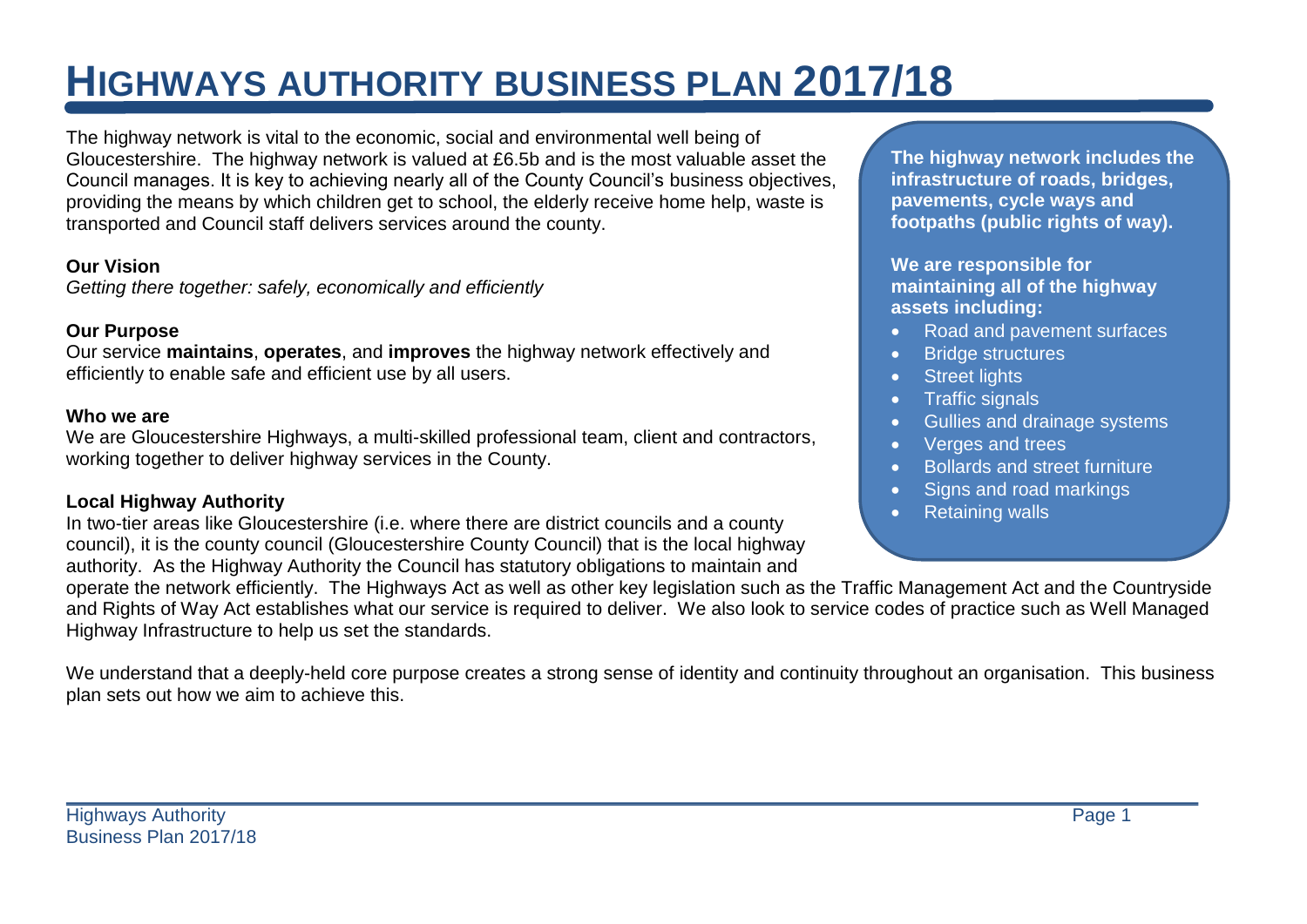# **OUR PURPOSE**

### **Maintain the network -** We will

- Undertake regular inspections and surveys to identify and repair safety defects, and to provide information on the condition of the asset so we can identify and prioritise maintenance and renewal works
- Carry out routine cycles of general maintenance such as gully emptying and grass cutting.
- Deliver planned maintenance to highway assets including drainage systems, road surfaces, street lights, road markings, signs, traffic signals, bridges and public rights of way.
- Maintain records of the Highway Network and the Definitive Map, including details of the assets on it.

#### **Operate the network -** We will

- Respond to incidents and emergencies affecting the network 24 hours a day 365 days a year.
- Coordinate the delivery of works on the network including utility operators to minimise disruption to traffic.
- Manage and enforce on-street parking restrictions.
- Monitoring traffic levels and managing traffic through introduction of TROs for moving traffic.
- Manage and operate winter service including gritting and community self help to ensure key routes and communities remain safe as far as reasonably practicable in snow and ice conditions.
- Manage and provide highway responses to development proposals and plans as well as adoption of new highway assets.

#### **Improve the network -** We will

- Priority assess and commission the delivery of resurfacing schemes and other asset renewals
- Project manage the development, contractor procurement and delivery of major transport improvement schemes.
- Bid for additional government funding whenever possible such as the Pothole Action Fund and the Maintenance Challenge Fund to maximise our funding opportunities to improve the network.
- Prepare for the potential £150m investment in highways by putting together a team dedicated to the delivery of resurfacing schemes, procuring contracts to get best value from the funding and advance designing schemes ready for 2018/19 construction season.
- Work with local communities and partners to assist with delivering local aspirations/priorities
- Secure appropriate new infrastructure from development proposals to manage the impact of development traffic

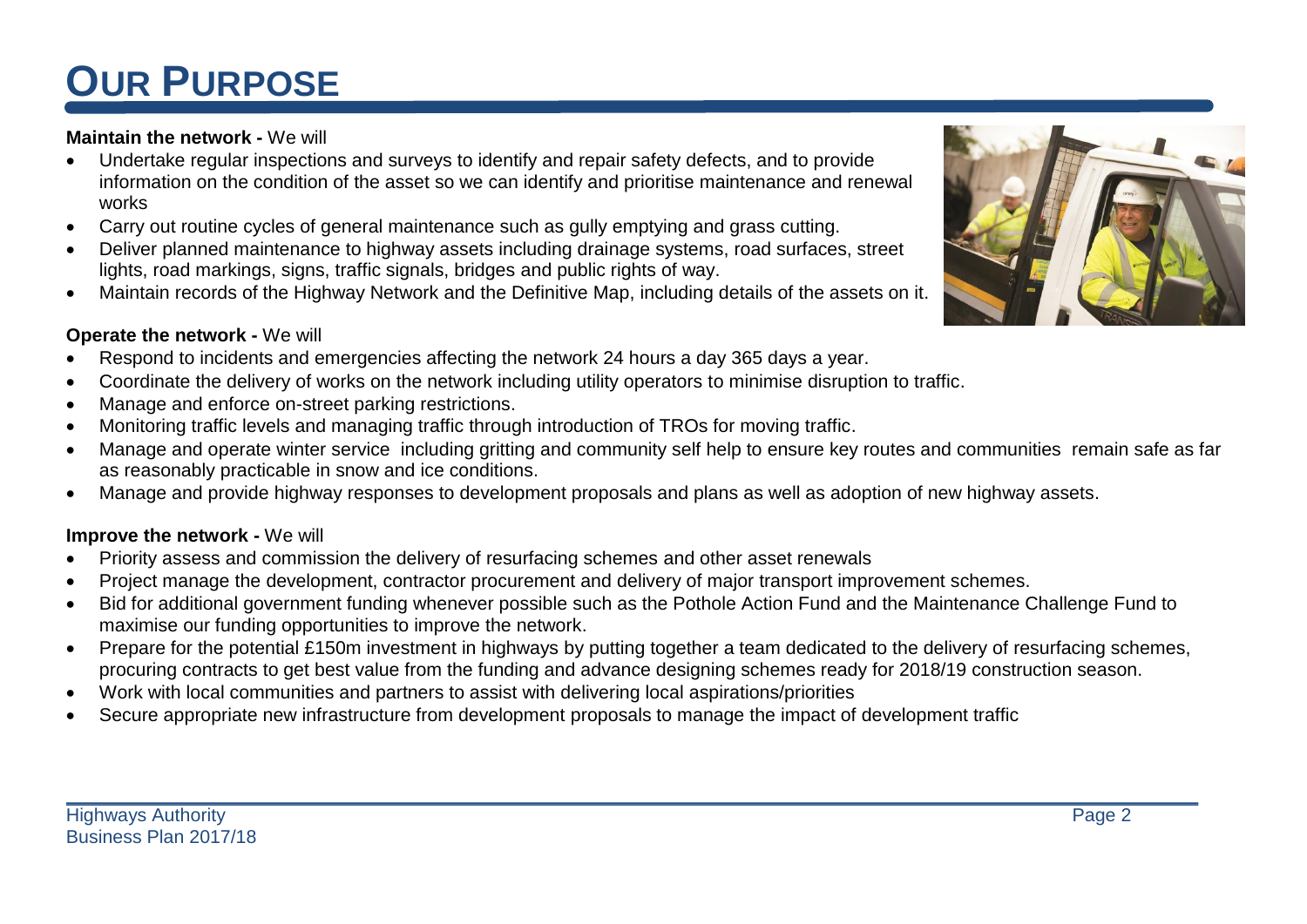# **ONE TEAM WORKING TOGETHER**

The following teams make up the Highways Authority:

### **Highways Commissioning**

This team fulfils the county's 'intelligent highways client' role and is directly responsible for management of the highways contractor as well as making key decisions on commissioning works. The team is also responsible for managing the Community Interface on highways matters directly liaising with Members, parish and town councillors and other partner organisations.

### **Amey Gloucestershire**

We commission the vast majority of our highways network maintenance work through a term maintenance contract with Amey Ltd. Amey provides some of our key front line services including the customer contact centre, pothole repairs, resurfacing roads and footways, grass cutting and cleansing gullies as well as gritting our roads during the winter months.

### **Highways Development Management**

As the statutory consultee to the six local planning authorities this team assesses how development proposals and plans are likely to impact on the highway network. The team is also responsible for the adoption of new roads through the Section 38 process working with

developers in approving, inspecting works and preparing highway agreements; as well as S278 agreements allowing developers to improve the highway network.

## **Network and Traffic Management Team**

This team is responsible for traffic management of the network and ensuring the Council meets its statutory traffic management duties. In addition this team supports the Highways Commissioning team by providing asset management information to support decision making. The team is made up of six areas of service: Asset Data, Transport Monitoring, Parking, Highway Records, Traffic Signals and Streetworks teams.

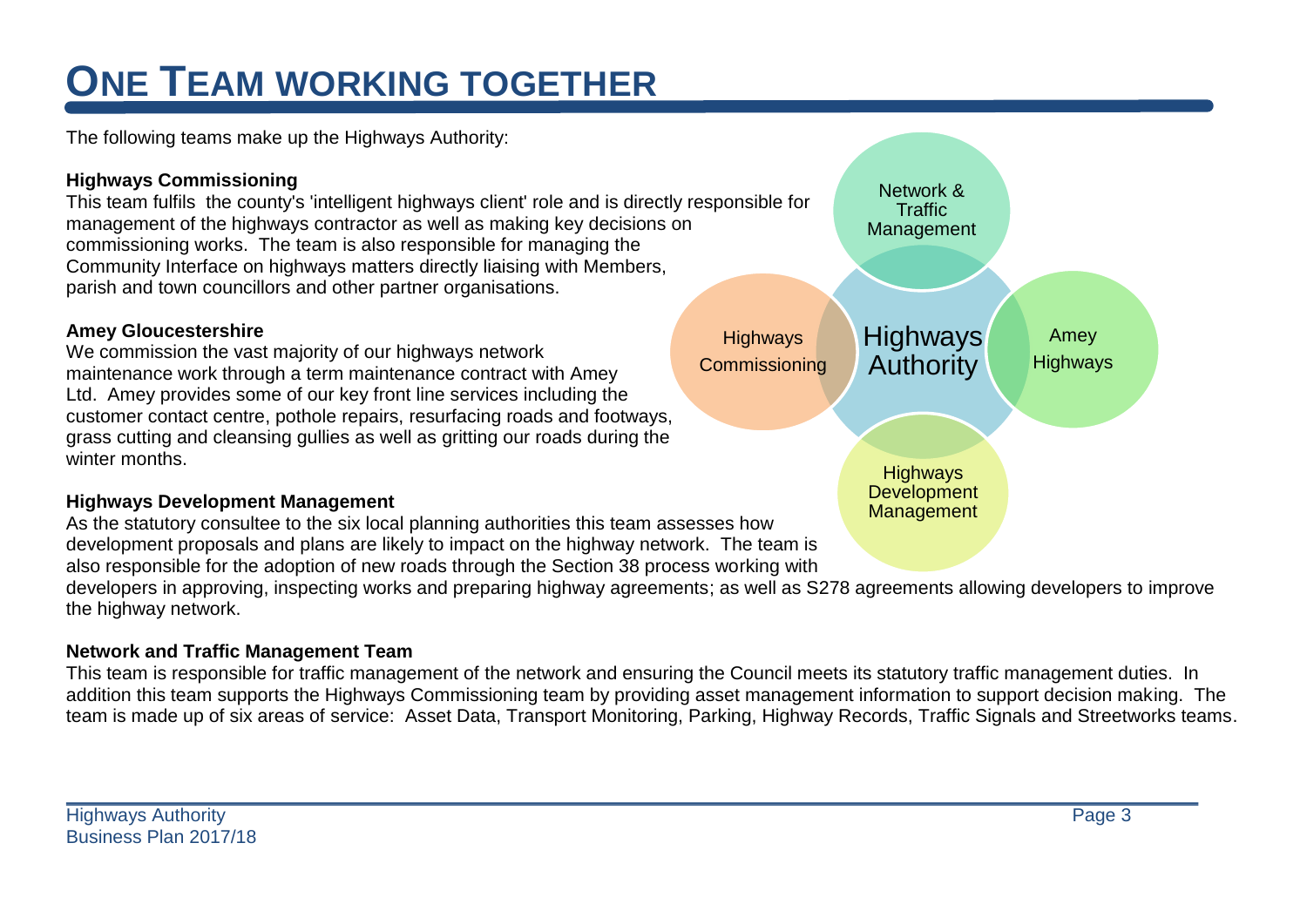## **STRATEGY ALIGNMENT**

### **Council's corporate Vision and Values**

With the financial climate continuing to be challenging for all councils the Council has agreed an overall corporate strategy for 2015 to 2018 that focuses on an approach that addresses this:

- Living within our means
- Doing the right thing
- Helping communities to help themselves

## **Overarching Strategies**

The [Local Transport Plan\(](http://www.gloucestershire.gov.uk/transport/gloucestershires-local-transport-plan-2015-2031/)LTP), the [Asset Management Policy,](http://www.gloucestershire.gov.uk/media/2152/highways_asset_management_policy_2014_draft-65674.pdf) and [Strategic Asset Management Plan](http://www.gloucestershire.gov.uk/media/2154/strategic_tamp_-__2014_draft_rev_1-65678.pdf) provide detail of the policies and strategies which drive the service, including the levels of Service which we will deliver.

The LTP states "GCC will maintain a functioning highway network that supports Gloucestershire transport network by ensuring the safe and expeditious movement of highway users."

The Transport Asset Management Plan (TAMP) sets out how we manage our highway assets and can be found on the Council's website [here](http://www.gloucestershire.gov.uk/transport/transport-asset-management-plan-tamp/)

Highways sits within the Communities and Infrastructure Commissioning area of the Council. The role of commissioning is to use data to analyse need in order to determine what services and what service levels to commission.

## **Commissioning Intentions**

The services commissioning intentions are set out in the 2017/18 Council Budget and reflect the corporate vision and values.

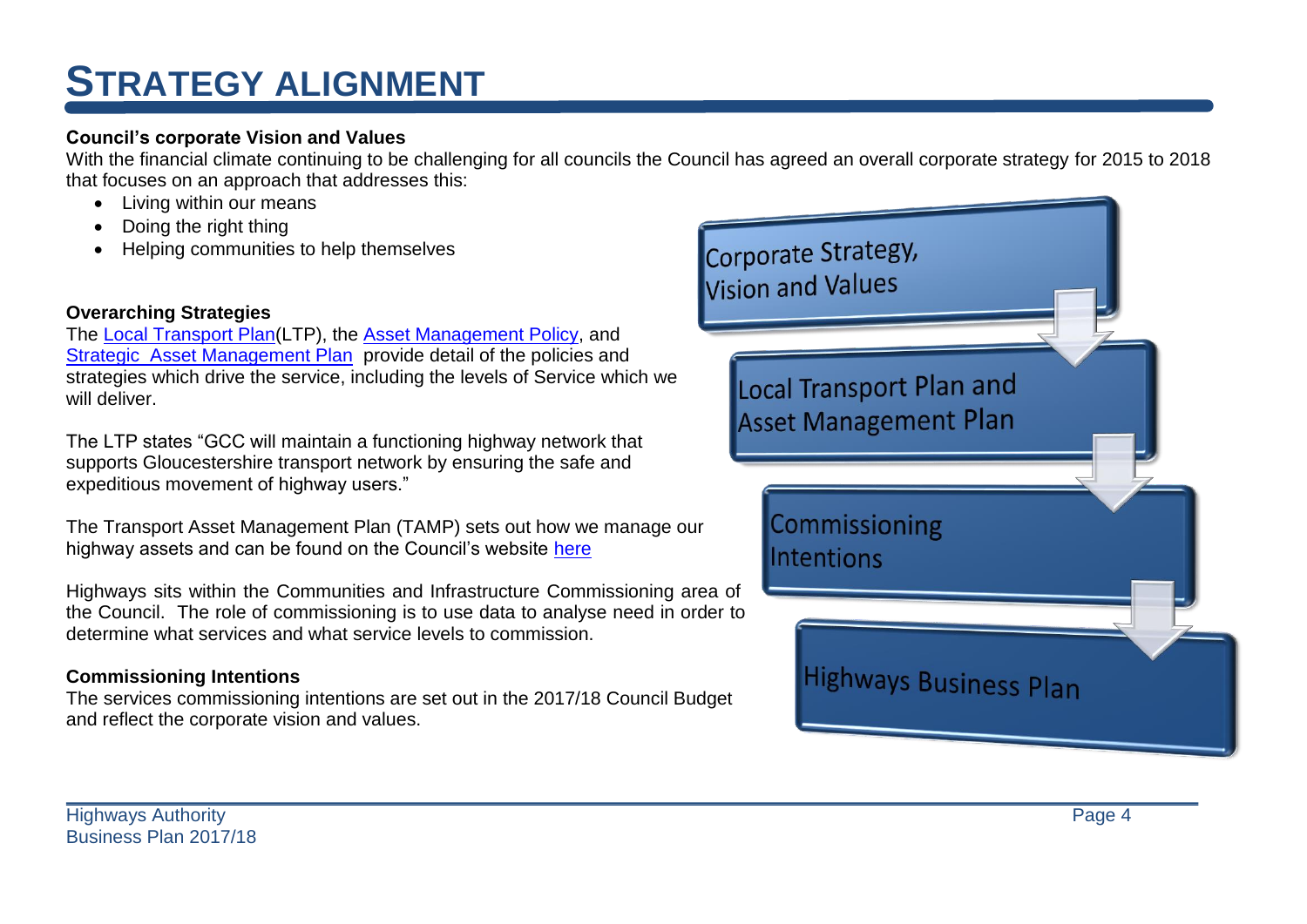#### *Active Communities*

 Promote the aims and objectives set out in Gloucestershire's Manual for Streets and the adopted Local Transport Plan and provide robust and evidenced-based advice to the Local Planning Authorities so that local people can express their concerns and opinions about development proposals, in terms of highway and transport impacts.

### *Providing the infrastructure for a thriving economy*

- Through the Transport Asset Management Plan continue to promote the "invest to save" and economic growth opportunities associated with investment in structural maintenance. To this end ensure that any spending continues to be needs led and delivers a road network which is safe, reliable and as fit for purpose as possible given the level of funding and resource available.
- Maximise efficiencies through the highways contract and keep the delivery model under review so that it continues to be fit for purpose.
- Keep the service standards within the Transport Asset Management Plan under review to ensure that standards allow statutory duties to be met on a risk assessed basis, whilst maximising investment in planned road maintenance.
- Recognise the economic and financial value of the highway network and the impact of congestion on it, and identify new ways to manage demand through introducing new technology and where appropriate regulation. (e.g. continuing the shift to cashless parking arrangements, bus lane enforcement cameras on new developments, finding the right mix of speed enforcement arrangements).
- Deliver the Carbon Management Plan that seeks to reduce Council emissions by 60%, with a particular emphasis on investing in LED based street-lighting and renewable/alternative energy supply technologies.



All 55,000 street lights in the County are being converted to LED's providing over 50% energy savings and significant reduction in Co2 emissions.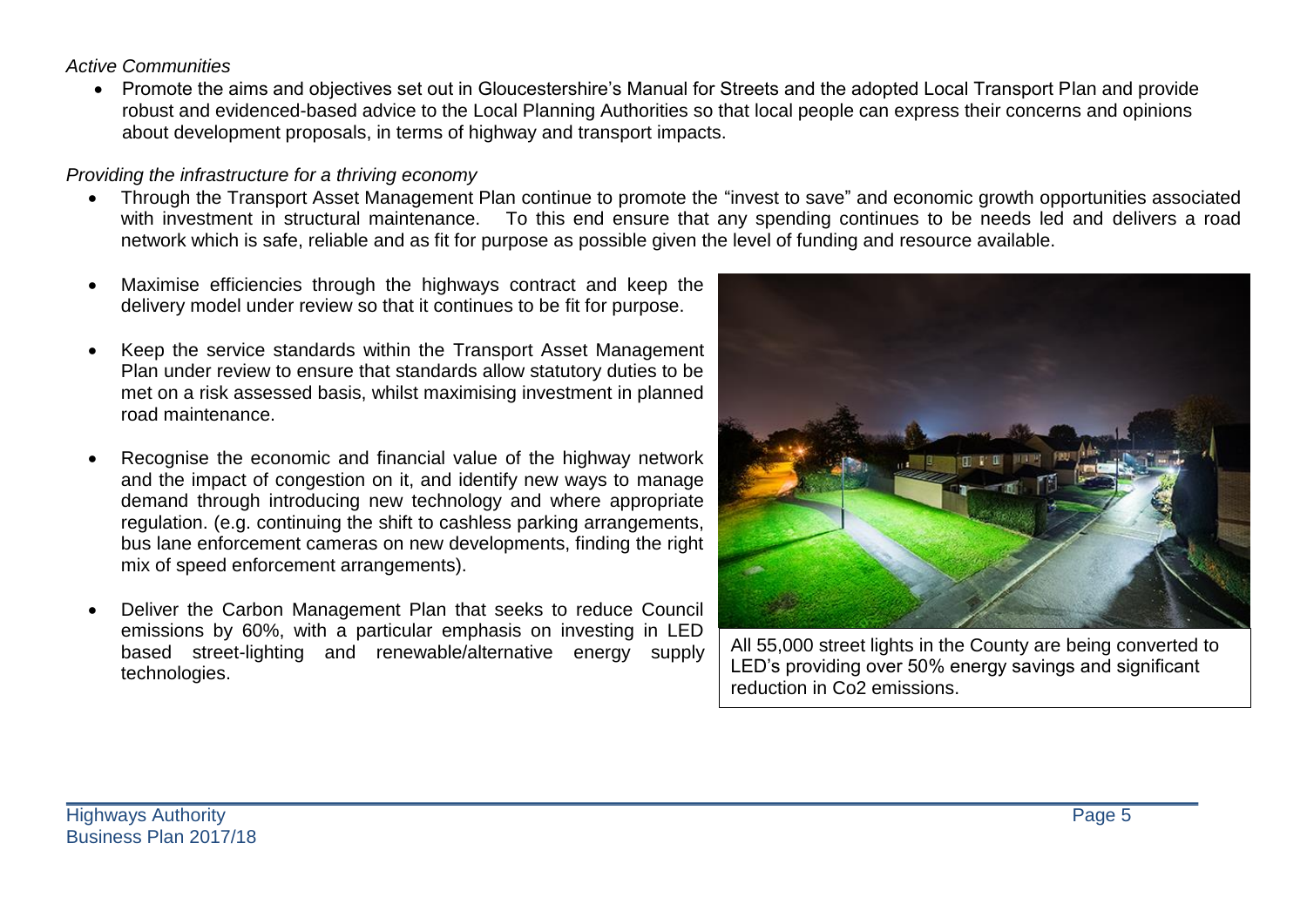# **OUR BUSINESS MODEL**

In this business plan we are focussing on the way we work with the aim of delivering the best we can with the resources we have.

Our business model is built from the central core that we are **ONE** large multi-disciplined and diverse **TEAM**, who communicate together to deliver the strategic Council's aims of Living within our means, Doing the right things and helping communities to help themselves.

This **ONE TEAM** approach is further supported by a commitment across all organisations to our guiding principles:

- Managing Demand
- Enabling Active Communities
- Delivering Quality Service
- Managing Assets Effectively
- Transforming for the future

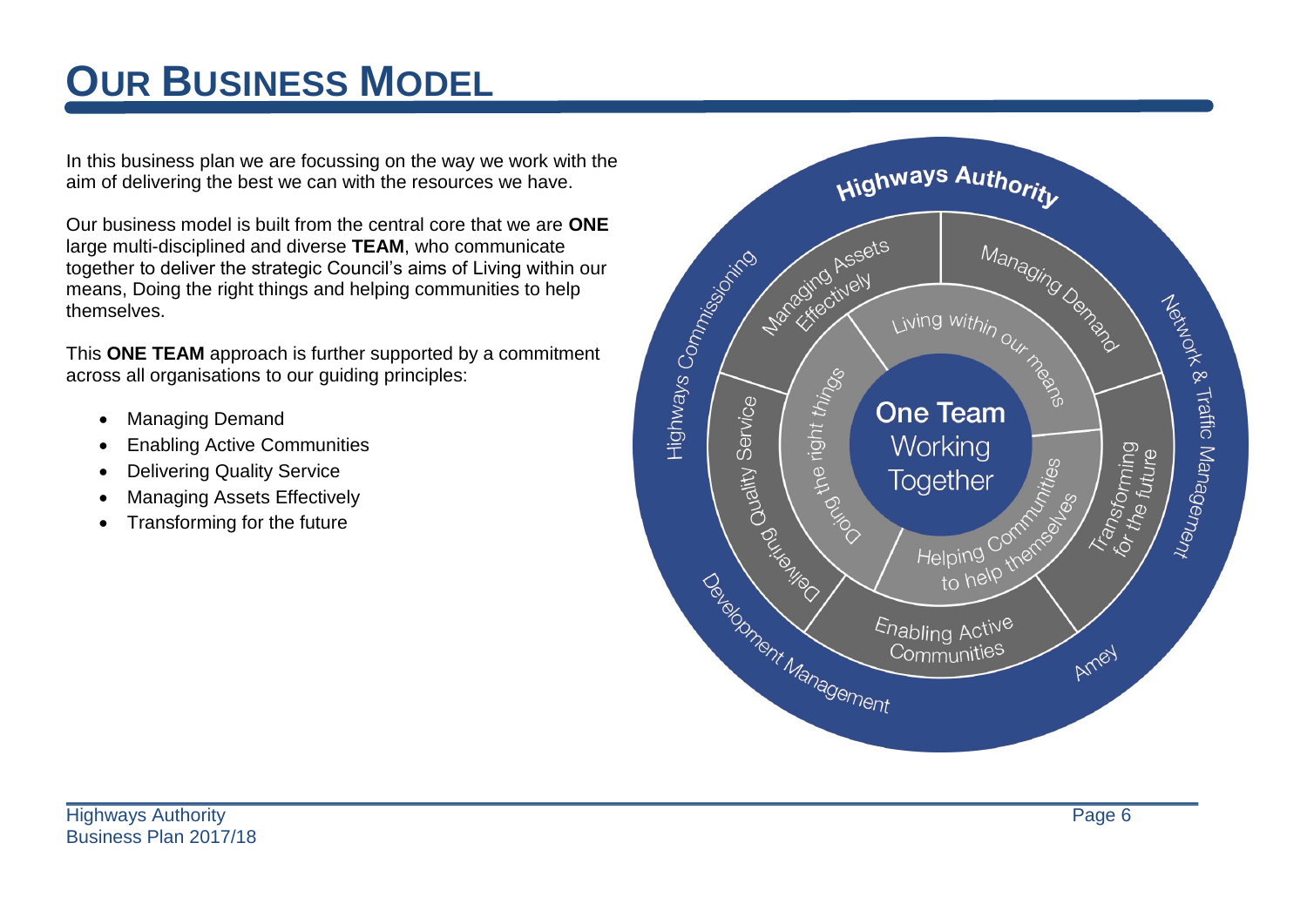## **Managing Demand**

Demand arises when residents turn to the council to fulfil a need such as repairing a street light, finding information on road closures or to report a pothole. By changing the nature of our role and relationship with customers we can reduce demand and achieve greater efficiencies. Some demand can be avoided by giving customers greater and easier access to information so they do not need to contact us or by getting systems and process right the first time. We also recognize that more residents want to be able to request services or seek information or undertake transactions digitally. To reduce Demand we will:

- Aim to communicate our policies, plans, priorities and programmes of work effectively, consistently using multiple communication channels.
- Make the best use of digital technologies to manage customer demands including further development of the Highways website, Report It functions and the introduction of Parkmap transforming the way customers do business with us.
- Look to transforming team structures to better deliver customer service and reduce repeat contacts, getting it right the first time.
- Review and redesign where necessary our end-to-end process so that residents and staff can use and access information and services easily and as a service we can target resources more effectively.
- Annually revise, update, publish and promote the Highways Guide sharing our key aims and best ways of accessing highway services
- Actively manage the network by working with utility operators and other statutory undertakers to coordinate works; as well as manage road restrictions, special events and parking to ensure the network operates well
- We monitor backlogs of maintenance work and aim to invest when possible at reducing backlogs including road surfaces, bridge structures, lighting columns, public rights of way assets and traffic signals.
- Explore ways of increasing the percentage of "cashless" parking transactions.

| <b>Measure</b>                                                                 | <b>Previous performance</b> | <b>Target</b>                              |
|--------------------------------------------------------------------------------|-----------------------------|--------------------------------------------|
| Total number of customer contacts                                              | 68258                       | To reduce by 1%                            |
| Percentage of contact through website                                          | 17%                         | To increase by 3 %                         |
| Public satisfaction survey results (NHT)                                       | 47%                         | Maintain or improve                        |
| Parish, town council and community group satisfaction survey                   | 2.41                        | Maintain or improve                        |
| Member satisfaction survey                                                     | 2.95                        | Improve                                    |
| Percentage of paid-for-parking revenue collected through cashless transactions | 16.95%                      | To increase by 5%                          |
| Number of undetermined DMMO applications (number over 12 months old)           | 83 (77)                     | Reduce number over 12<br>months old by 10% |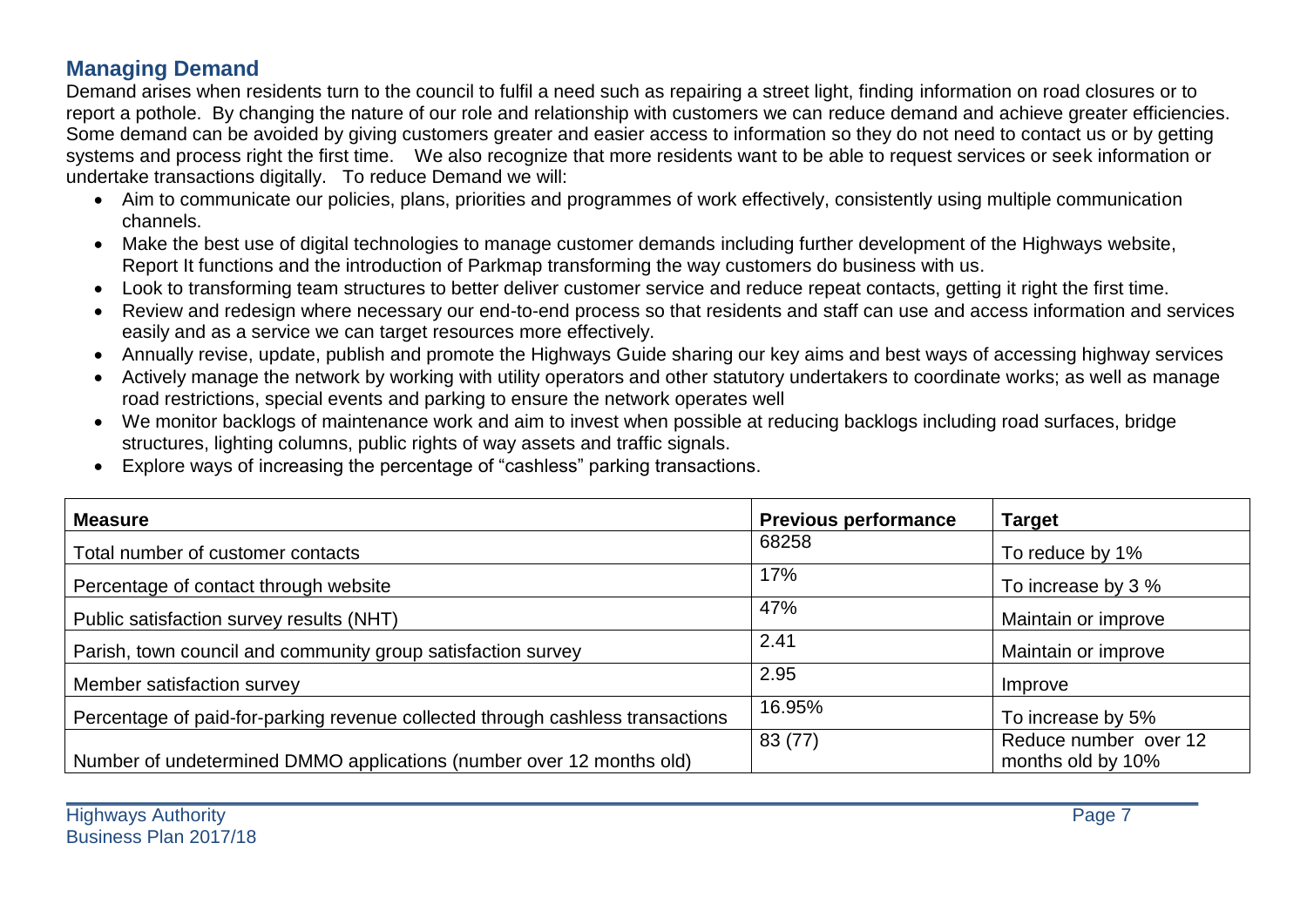### **Enabling Active Communities**

We recognize that our services are most effective when we empower local communities and give them the tools to allow them to enhance the maintenance of highway assets in their areas. Understanding that going forward budgets are likely to continue to be allocated on a 'providing the basics' and 'safety only' approach we need to work with communities and partners to build capacity and enable community action and top up of services where it matters most to residents. To enable this we will:

- Help communities to help themselves we will aim to further develop the Highways Big Community offer giving parishes and community groups more options for getting involved in highway service delivery.
- Explore and develop additional match funding opportunities for communities including the development of the Community Payback scheme
- Work closely with members, parishes and community groups to coordinate the lengthsman scheme and to maximise delivery.
- Further develop the consultation work with district, borough and City partners to explore collaborative working
- Take part in the annual National Highways and Transport customer satisfaction survey as well as carry out our own local surveys with members, parish and community groups and utilise the findings to help shape and improve our future service delivery.

| <b>Measure</b>                                                                    | <b>Previous</b><br>performance | <b>Target</b>                      |
|-----------------------------------------------------------------------------------|--------------------------------|------------------------------------|
| Number of communities with a snow warden or winter<br>action plan or flood warden | 154                            | Match or increase<br>previous year |
| Number of compliments from Lengthsman Programme                                   | 76                             | Match or increase<br>previous year |
| Big Community offer match funded schemes                                          | 14                             | Match or increase<br>previous year |
| Number of PROW volunteers trained                                                 | 42                             | Match or increase<br>previous year |
| Number of parishes undertaking amenity grass cutting                              | 51                             | 10% increase                       |

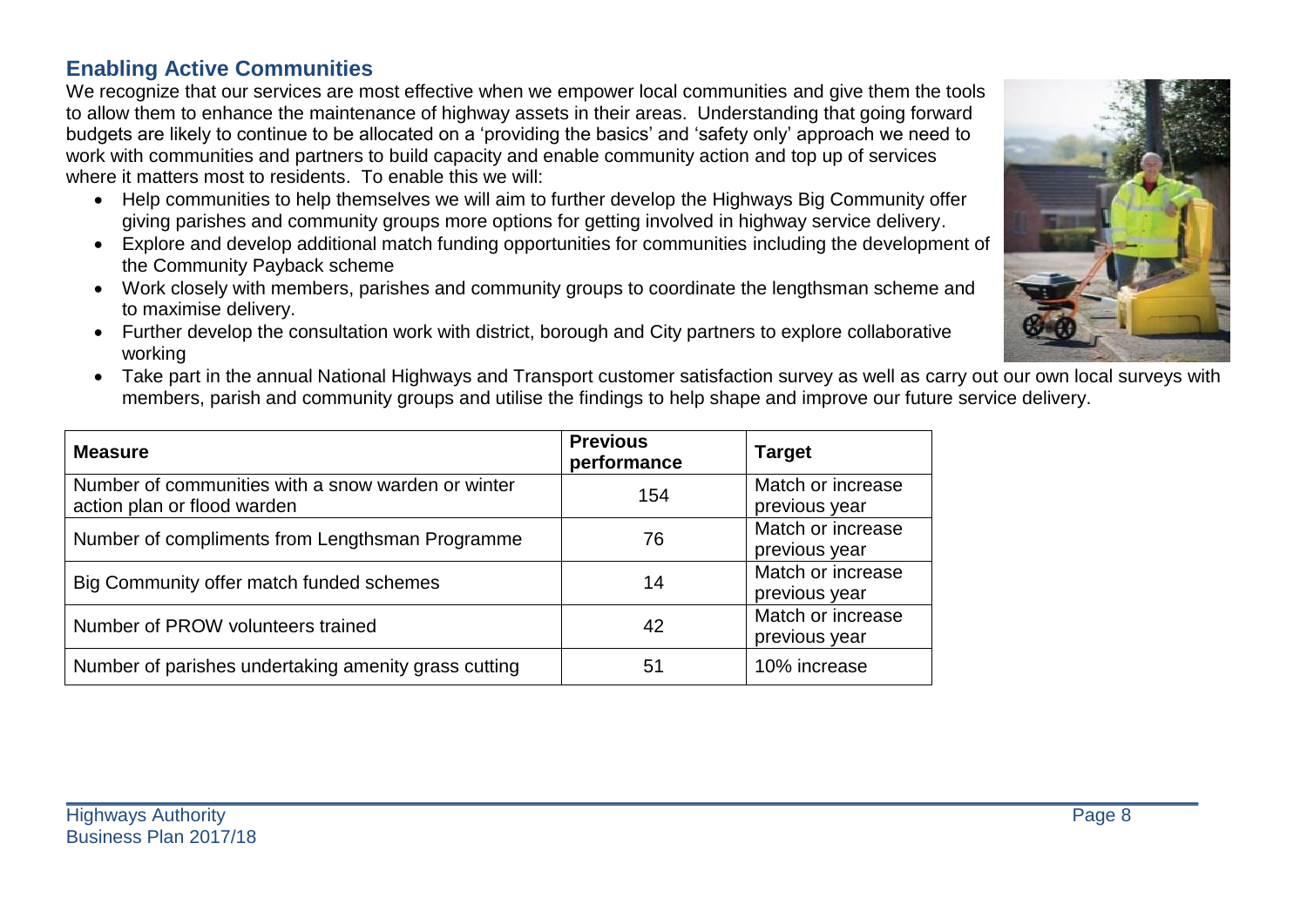## **Delivering Quality Services**

An organisation with high service quality will meet or exceed customer expectations whilst remaining economically efficient. In highways we know that customer's expectations often exceed our ability to deliver the service within our financial constraints, but we also know that if we deliver to the standards we set out to achieve then we receive fewer complaints and have to undertake fewer repeat site visits. Whether it is repairing a pothole, responding to a residents complaint about a footpath or constructing a new pedestrian crossing getting our service delivery right makes a difference to our customers. To drive quality service delivery we will:

- Be focused on getting the basics right the first time and reducing repeat site visits.
- Be committed to continuous development and innovation in how highway services are delivered to our residents
- Commit to publishing high quality performance data, building confidence in elected members of service delivery
- Evaluate the effectiveness of parking reviews across all areas of the County and publish an annual parking review report
- Maintain a transparent works programme with a commitment to put more information on-line about delivery of works.
- Undertake regular audits of works to ensure delivery standards are maintained and remedial works carried out where required.
- Commit to listening and engaging with customers so that we balance the impact of works disruptions against the additional costs associated with providing greater access or restrictions on peak time working.
- Move to compliance with the Code of Practice for Well Managed Highway Infrastructure.

| <b>Measure</b>                                                                                                                | <b>Previous performance</b> | <b>Target</b>                 |
|-------------------------------------------------------------------------------------------------------------------------------|-----------------------------|-------------------------------|
| Audits of work                                                                                                                | <b>NA</b>                   | 96%                           |
| 28 day defects repaired on time                                                                                               | 94%                         | 95%                           |
| Number of emergencies responded to on time                                                                                    | 95.49%                      | 96%                           |
| % of inspections of utility reinstatements that pass (Category B inspections)                                                 | 62%                         | To increase                   |
| Percentage of planning appeals dismissed on grounds recommended by the<br><b>County Council's Development Management Team</b> | 100%                        | Maintain performance          |
| Number of compliments received                                                                                                | 447                         | To increase                   |
| Number of parking tribunal challenges upheld (in favour of appellant) as<br>percentage of all PCNs issued                     | $1\%$                       | 2%                            |
| DfT Self Assessment Questionnaire score                                                                                       | Band 3                      | <b>Maintain Band 3 status</b> |
| Compliance with CoP for WMHI (percentage of recommendations complied with)                                                    | <b>NA</b>                   | 70%                           |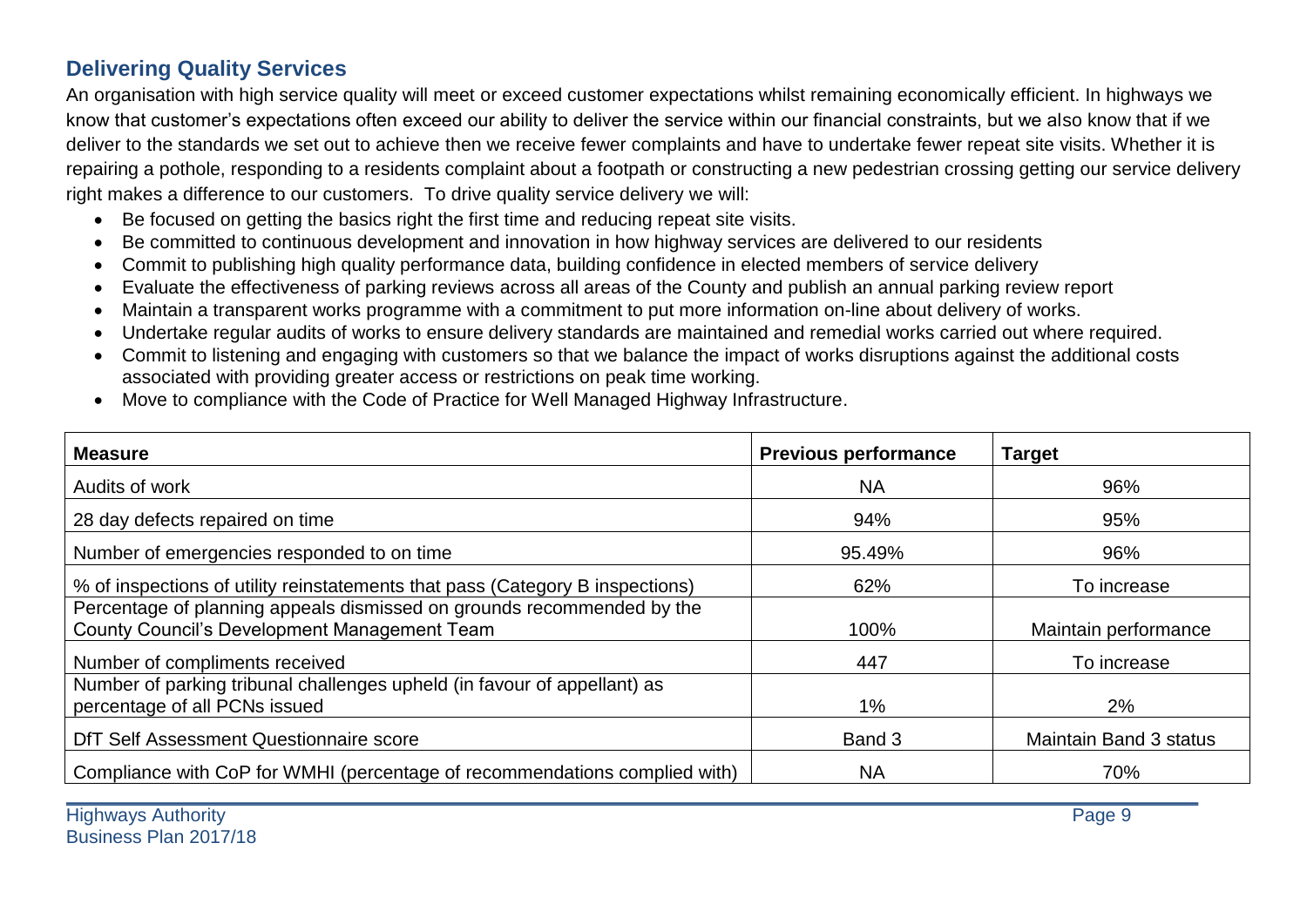## **Managing Assets Effectively**

An efficient organisation works in a well-organised and competent way. The most important consequence of effective and efficient service provision is a fall in demand. Being Effective and Efficient means we will:

- Commit to a long term asset management approach to maintain all of our highway assets as set out in our Transport Asset Management Plan using data to drive prioritisation of works.
- Work holistically to identify what needs to be done and the best way to do it with the funding available to us.
- Collect and analyse data so we can see how well our maintenance policies and processes are working and use that information to design our future policies.
- Work with Amey to capitalise on the annual work plan approach to bring best value, quality delivery and transparency
- Publish the annual work plan on the highways website and regularly update it to keep customers informed
- Publish the Annual Asset Management report on the Highways website
- Being good stewards of resources; managing and controlling budgets well, reducing aged debt, committed to realistic forecasting and profiles, capitalising on the ability to spend wisely throughout the year.
- Making best use of existing assets to maximise income generation to help protect budgets and make the service more sustainable including aiming to develop an in-house section 278 delivery team.
- Commitment to the delivery of Meeting the Challenge targets and continuously driving efficiency.

| <b>Measure</b>                                                                | <b>Previous performance</b> | <b>Target</b> |
|-------------------------------------------------------------------------------|-----------------------------|---------------|
| Road condition A                                                              | 2%                          | 2%            |
| Road condition non-principle                                                  | 4%                          | 4%            |
| Road condition unclassified                                                   | 16%                         | 16%           |
| Bridge stock condition indicator                                              | 69.8%                       | 70%           |
| Street Lighting LED installations (percentage of planned programme delivered) | 100%                        | 100%          |
| Traffic Signals Inventory survey (percentage collected)                       | <b>NA</b>                   | 50%           |
| Reduce the number of debtors older than 30 days by 20%                        | 156 debtors (£162k)         | Reduce by 20% |

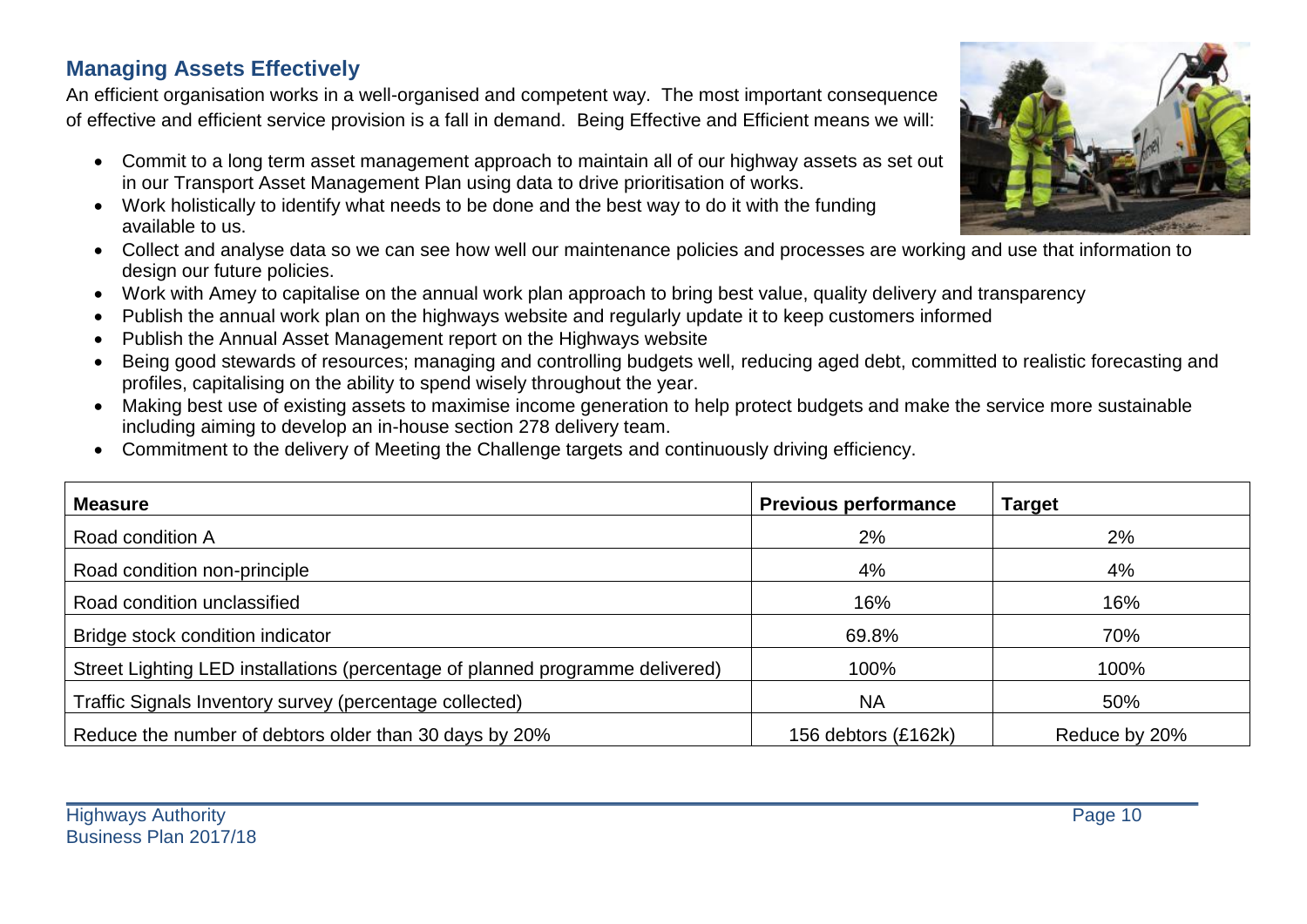## **Transforming for the future**

In order to meet the changing demands on our service we recognize the need to transform the way we work. This is not just about changing the past but about Transforming our systems and process to deliver services differently in the future. We will:

- Recruit and develop staff so that our teams are fit for purpose to deliver quality services and we are sufficiently succession planning for the future.
- Plan the delivery of the delivery of the £150m investment in highways reducing the overall backlog of road maintenance over the next five years.
- Develop and start the procurement of the future highways contract developing the right sized intelligent client roles in-house and fostering a one team approach for the future.
- Implement changes to team structures to prepare for the future contract changes and re-energise highway service delivery.
- Move to a One Team partnership approach including integration of management structures and co-mingling of staff.
- Recognising our ageing staff profile and our need to succession plan for the future by investing in a training and development programme aiming at increasing the number of directly employed operatives and making the best use of the energy and innovation a workforce can bring to the organisation.
- Update the Competency Framework to include all staff within the Highways Authority Team to ensure training needs are identified.

| <b>Measure</b>                                                | <b>Previous performance</b> | <b>Target</b>            |
|---------------------------------------------------------------|-----------------------------|--------------------------|
| Highways Commissioning Restructure completed and posts filled | <b>NA</b>                   | Completed by August 2017 |
| Staff retention                                               | 4.7%                        | 4%                       |
| Apprentices in place                                          | 8                           | 10                       |
| Number of operative staff directly employed by Amey           | 82                          | 100                      |
| Traffic Signal Contract awarded and operating                 | <b>NA</b>                   | Completed by Oct 2017    |
| Professional services contract awarded and operating          | <b>NA</b>                   | Completed by Feb 2018    |
| Construction framework contract awarded                       | <b>NA</b>                   | Completed by Feb 2018    |

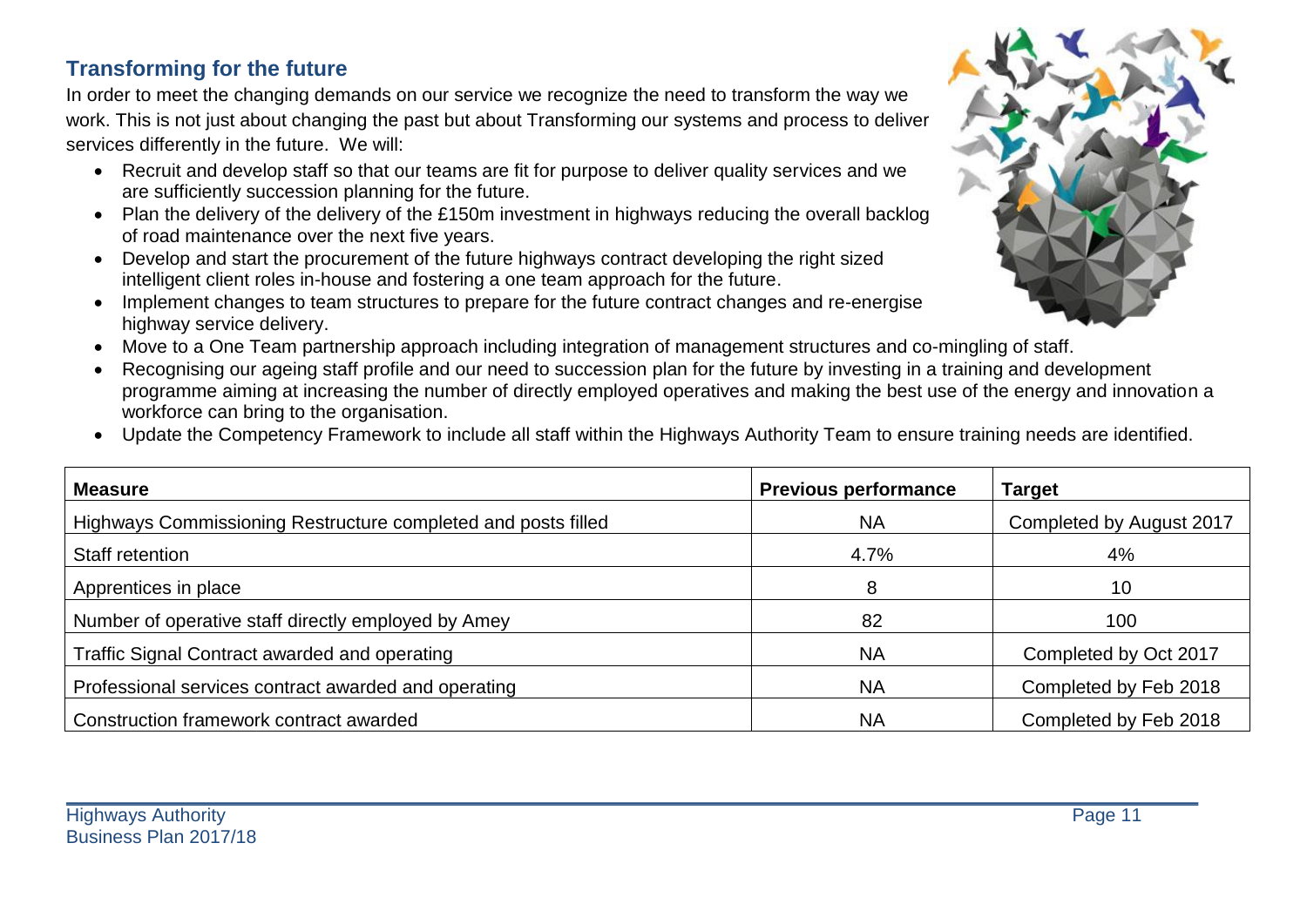# **HIGHWAYS BIG COMMUNITY OFFER**

For many years, parish and town councils and community groups across the County have been successfully working with us to manager their local highways. Not every parish, town or community is the same so it stands to reason that each area would have different issues or needs when it comes to highways. The council will continue to carry out standard maintenance, inspections and winter support but sometimes a community will want more and that's where 'Highways - Your Way' comes in.

**Community Action** gives communities the tools and support they need to carry out work within their own areas.

**Community Match** gives parish or town councils or community groups the chance to apply for match funding to pay for a scheme their community really needs. **You raise half the money needed and we'll match that to ensure the work can be done.**

**Community Top up** allows for purchase of extra services from a product list to top-up the services they already receive.

Examples of how communities are getting involved

- Lengthsmen
- Snow wardens
- Snow plough operators
- Winter pavement treatments
- Flood wardens
- Road Safety Toolbox
- Trench Watch
- Public rights of way volunteers
- Lorry watch
- Grass cutting
- Roadside planting



Highways – Your Way booklet: [http://www.gloucestershire.gov.uk/media/6775/gcc\\_1248\\_highways\\_your\\_way\\_booklet\\_a5\\_web-65573.pdf](http://www.gloucestershire.gov.uk/media/6775/gcc_1248_highways_your_way_booklet_a5_web-65573.pdf)

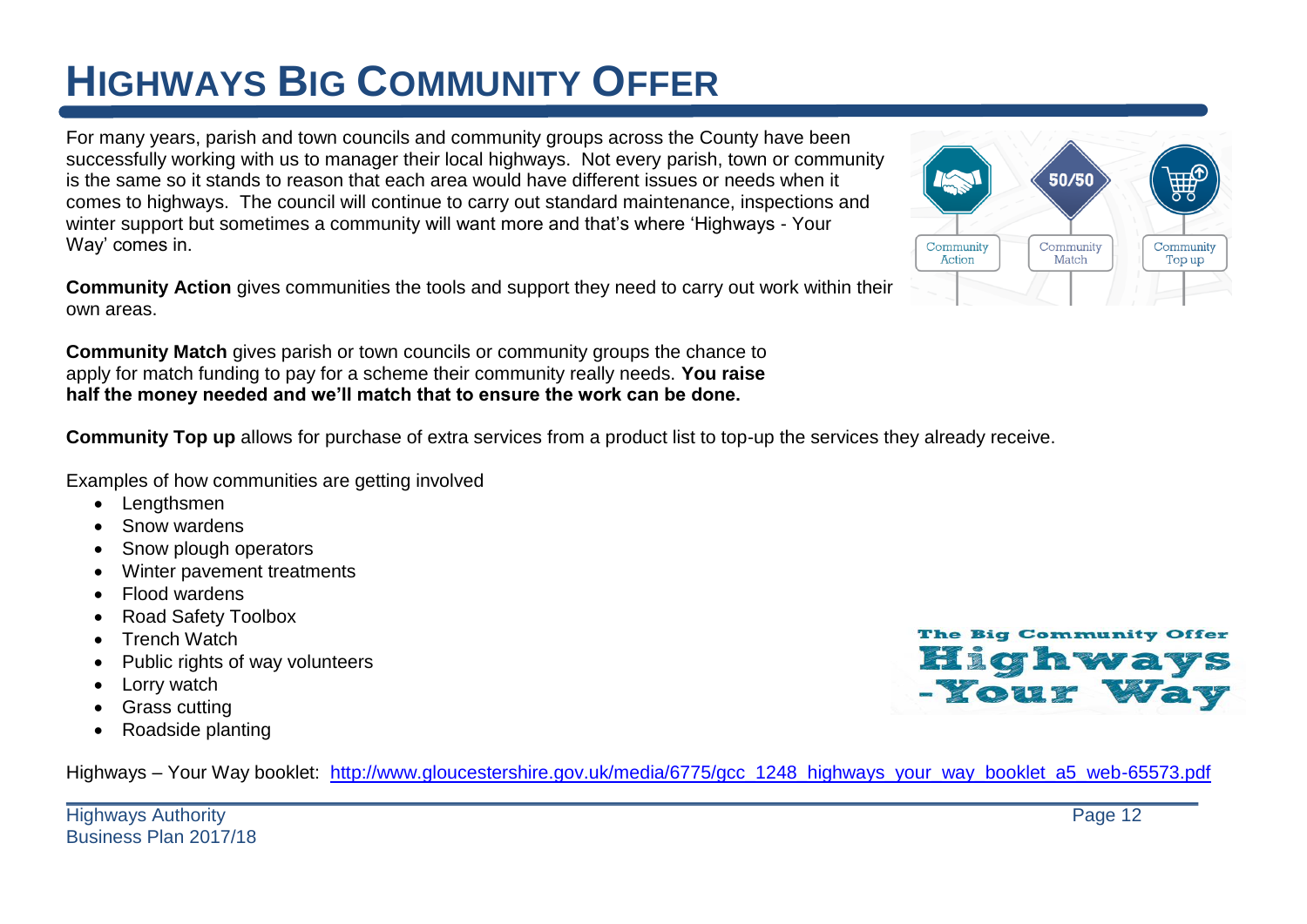## **FUNDING**

The aims and objectives set out in this business plan have been developed with a full understanding of the available funding. We fully recognize we must live within our means and we can not over commit to deliver a level of service which is not supported by sufficient funding.

Funding for services within the Highways Authority comes from a combination of revenue and capital sources. Revenue generally comes from council tax and income generated from service provision. Revenue funding is used for day to day operational tasks which maintain, rather than increase, the value of a fixed asset. Revenue items include works such as safety defects (potholes), grass cutting, cleansing gullies and gritting of roads. Most of our capital funding comes from the Department for Transport as either annual needs assessed grant or from one-off grants from specific bids or schemes. Capital can also come from the County council through additional borrowing or from capital receipts such as the sale of land. Capital expenditure reflects investment in an asset and is defined as 'expenditure which adds to, and not merely maintains, the value of a fixed asset." Works such as resurfacing a road, construction of a traffic calming scheme or replacing a drainage system are classified as capital expenditure

| <b>Revenue</b>                               |                            |  |
|----------------------------------------------|----------------------------|--|
| Highways base                                | £17.498m                   |  |
| One-off increases                            | £4.130m                    |  |
| Total                                        | £21.628m                   |  |
| <b>Capital</b>                               |                            |  |
|                                              |                            |  |
| Maintenance grant                            | £15.854m                   |  |
| Incentive fund                               | £1.487m                    |  |
| Pothole Action Fund                          | £1.435m                    |  |
| <b>National Productivity Investment Fund</b> | £3.260m                    |  |
| Integrated Transport funding                 | £2.861m                    |  |
| Total                                        | £24.897m                   |  |
| <b>Potential additional capital</b>          |                            |  |
| Safer Roads Fund (bid pending for the A4173) | £1.740m                    |  |
| Local Highways Maintenance Challenge Fund    | £3m to £5m (bid submitted) |  |

**Highways Authority** Page 13 Business Plan 2017/18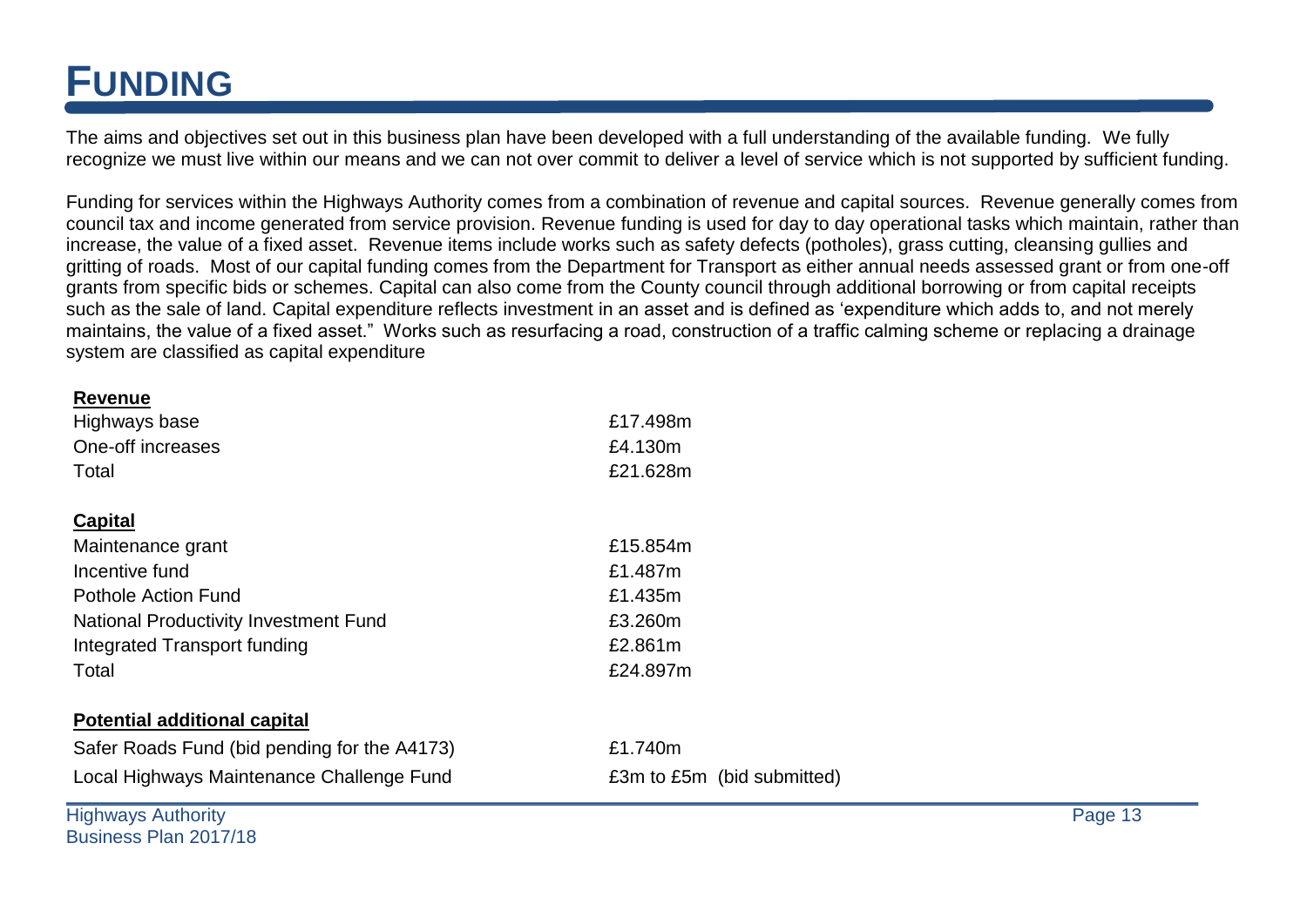## **RISKS**

Managing risk is an integral part of the management of the highway asset. All activities from management, identification and prioritisation of works to the establishment of budgets have risks associated with them. Ideally, risks should be identified at each level of the management hierarchy (strategic, tactical and operational) using tools and procedures to identify critical risks and then manage them.

We have a jointly managed Highways risk register, with our term contractor Amey. This feeds in to, and supplements the Corporate Risk Policy by identifying the tactical and operational risks encountered in the management of the highway asset.

Risk Management should promote the achievement of an appropriate balance between realising opportunities for gains whilst minimising losses and is an integral part of good management practice. We have used a risk based process to determine our safety inspection [procedures.](http://www.gloucestershire.gov.uk/CHttpHandler.ashx?id=60408&p=0) We use the Safety Inspection process, monitoring information and a regime of proactive maintenance to reduce risk and provide the public with a safer highway network. We also use risk based processes to determine the inspection intervals for different classes of structures.

The table on the following page lists the key risks identified for the Highways Authority examples of actions being taken to mitigate the risks: